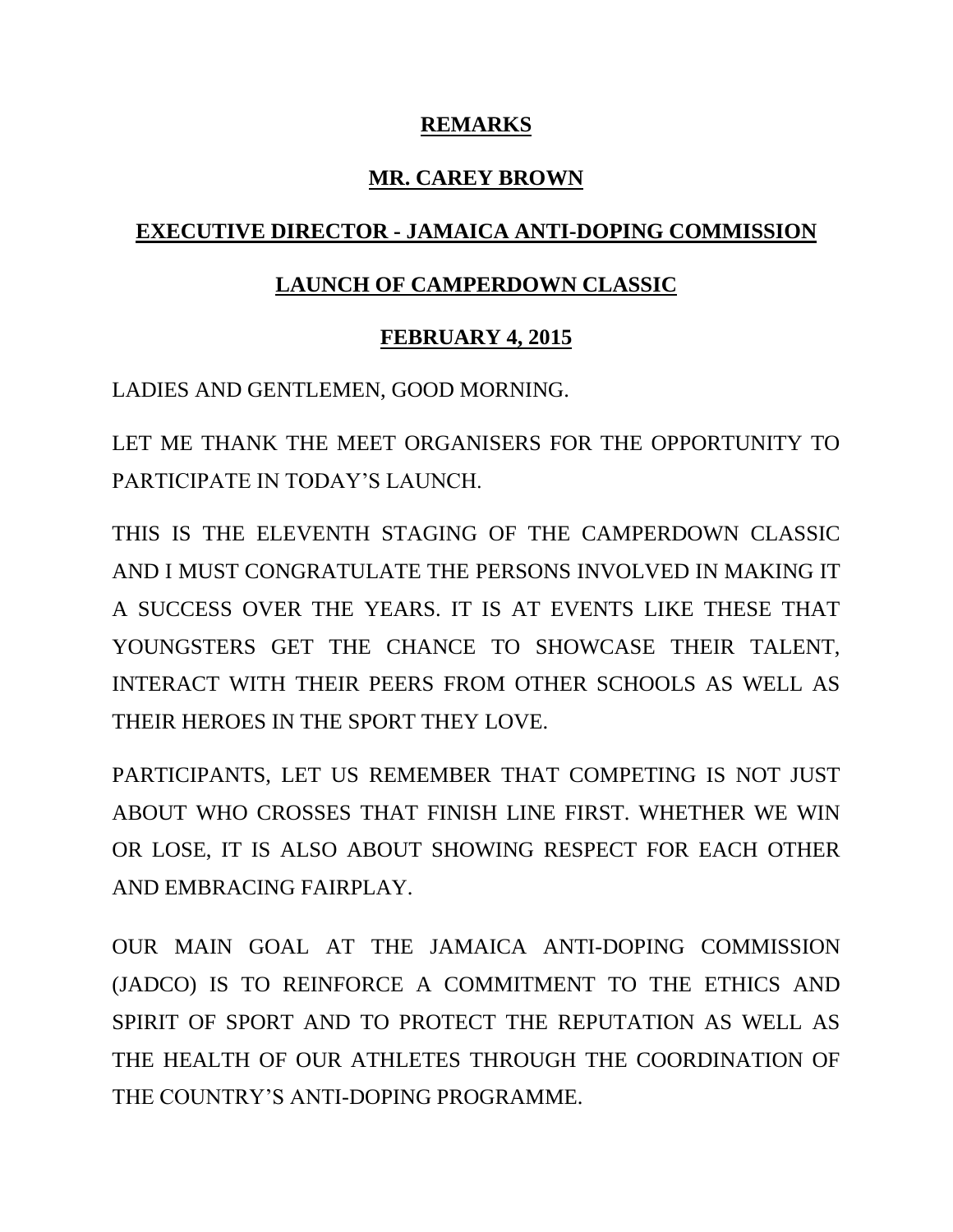THESE ARE VALUES THAT ARE IMPORTANT FOR ALL STAKEHOLDERS TO KNOW. AS THE PUBLIC BECOMES MORE KNOWLEDGABLE ABOUT ANTI-DOPING, THEY ARE DEMANDING THAT ATHLETES, SUPPORT PERSONNEL, MEMBERS OF SPORTING ASSOCIATIONS AND FEDERATIONS AND JADCO BE MORE ACCOUNTABLE FOR THEIR WORK.

ATHLETES ARE CONSTANTLY UNDER THE MICROSCOPE AND THEREFORE A MISSTEP CAN SERIOUSLY AFFECT THEIR CAREER. WE HAVE TO ENSURE THAT, WHILE WE ENCOURAGE OUR ATHLETES TO TRAIN HARD AND COMPETE AT THEIR BEST, WE PROVIDE THEM WITH ALL THE INFORMATION NECESSARY TO MAKE THE CORRECT DECISIONS THUS AVOIDING A DOPING VIOLATION.

ATHLETES, IN DEVELOPING YOUR TALENT, IT IS VERY IMPORTANT TO PLAY FAIR AND PERFORM TO THE BEST OF YOUR ABILITY WITHOUT THE USE OF PROHIBITED SUBSTANCES AND METHODS. IT IS NOT ONLY HARMFUL TO YOUR HEALTH, BUT IT CAN HAVE IMPLICATIONS FOR YOUR CAREER AND YOUR REPUTATION. RECORDS AND OTHER ACHIEVEMENTS CAN BE LOST OVERNIGHT WITH THE IMPOSITION OF A DOPING BAN. CULTIVATING THE HABIT OF BEING VIGILANT RIGHT NOW WILL MAKE IT EASIER OVER TIME.

COACHES, THE ATHLETES IN YOUR CARE DEPEND ON YOU TO MENTOR THEM AND STEER THEM IN THE RIGHT DIRECTION. YOU TOO NEED TO KNOW THESE RULES AND ASSIST THEM TO NAVIGATE THE WORLD OF ANTI-DOPING SUCCESSFULLY. ALSO, YOU WILL BE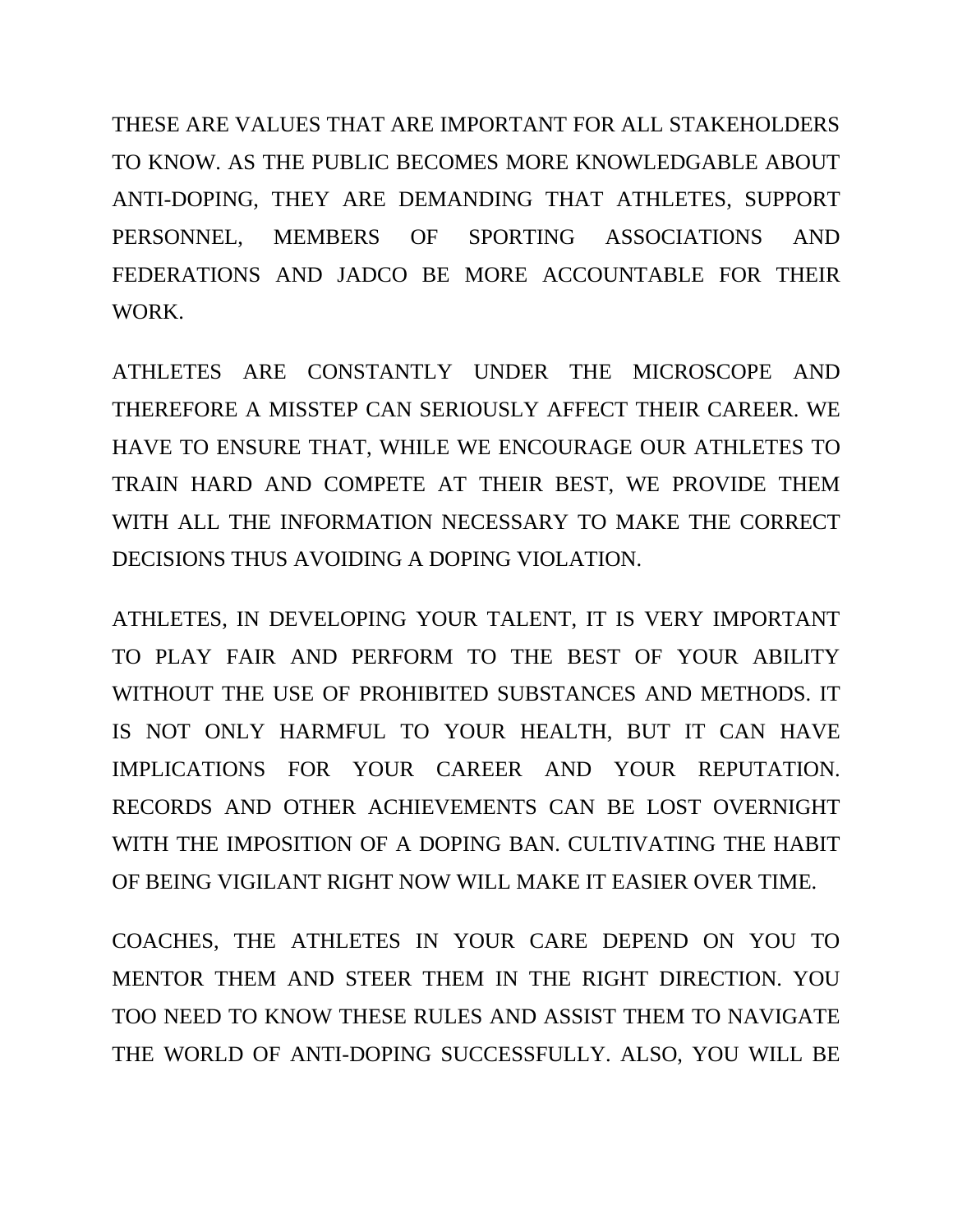MORE CULPABLE, BASED ON THE REVISED WORLD ANTI-DOPING CODE WHICH TOOK EFFECT ON JANUARY 1, 2015.

JADCO HAS SUCCESSFULLY AMENDED OUR RULES TO ENSURE WE ARE COMPLIANT WITH THE REVISED CODE AND THE MANDATORY INTERNATIONAL STANDARDS. THE PASSING OF THE ANTI-DOPING IN SPORT ACT OF 2014 ALSO STENGTHENS THE LEGAL FRAMEWORK IN JAMAICA. PLEASE VISIT OUR WEBSITE AT [WWW.JADCO.GOV.JM](http://www.jadco.gov.jm/) TO DOWNLOAD THE CURRENT LEGISLATION AND RULES.

THE 2015 CODE REVISION HAS IMPLICATIONS FOR ATHLETES AND ATHLETE SUPPORT PERSONNEL. INTENTIONALLY USING PROHIBITED SUBSTANCES AND METHODS WILL ATTRACT A FOUR-YEAR BAN.

EVEN THOUGH THE STRICT LIABLITY RULE IS STILL IN PLACE AND ATHLETES ARE RESPONSIBLE FOR ANY PROHIBITED SUBSTANCE FOUND IN THEIR SYSTEM, ATHLETE SUPPORT PERSONNEL CAN NOW BE SANCTIONED IF IT IS REVEALED THAT THEY ARE ASSISTING ATHLETES TO USE PROHIBITED SUBSTANCES.

ALSO, INVOLVEMENT IN AN ANTI-DOPING RULE VIOLATION COMMITTED BY ANOTHER PERSON, SUCH AS HELPING TO COVER UP THAT VIOLATION WILL BE SANCTIONED WITH A BAN OF UP TO FOUR YEARS.

WHEREABOUTS VIOLATIONS WILL NOW BE ADMINISTERED IF THREE MISSED TESTS AND/OR FILING FAILURES, SUCH AS SUPPLYING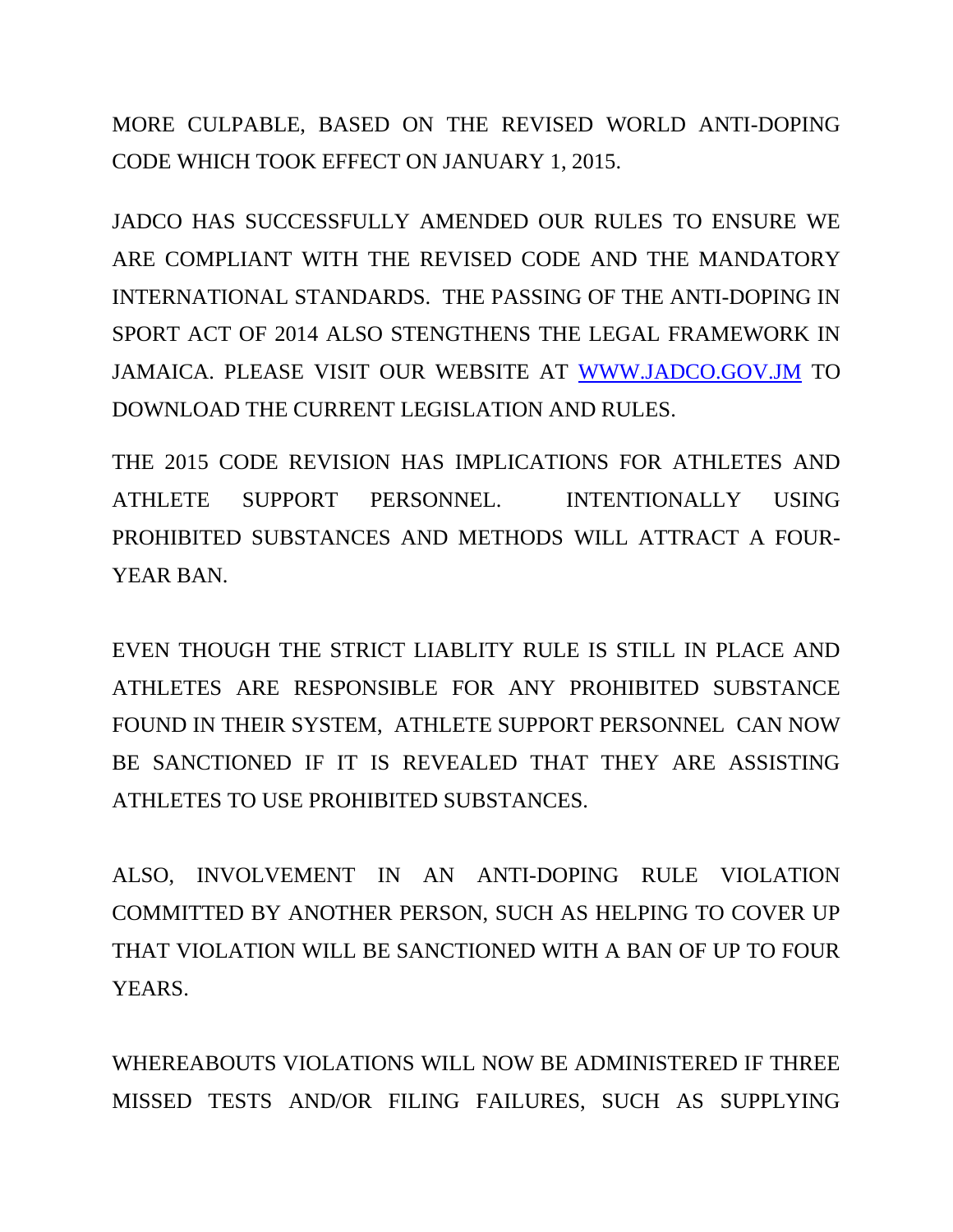INCORRECT WHEREABOUTS INFORMATION, TAKES PLACE WITHIN A 12 MONTH PERIOD, INSTEAD OF 18 MONTHS.

THE TUE APPLICATION PROCEDURES HAVE ALSO BEEN REVISED.

THERE ARE NOW REQUIREMENTS FOR MANDATORY INVESTIGATIONS AND INTELLIGENCE GATHERING IN A VARIETY OF SITUATIONS INCLUDING CASES INVOLVING MINORS. INDIVIDUALS WILL ALSO BENEFIT FROM A PROMPT ADMISSION OR SUBSTANTIAL ASSISTANCE. THAT IS, THE NEW CODE INCENTIVISES EARLY COOPERATION AND INFORMATION SHARING BY PERSONS

TODAY SOME OF YOU MAY BE HEARING ABOUT THE REVISIONS TO THE WORLD ANTI-DOPING CODE FOR THE FIRST TIME AND I WOULD URGE YOU TO DO YOUR OWN RESEARCH AND PUBLICISE THESE CHANGES TO ENSURE NO ONE HAS TO FACE A PENALTY BECAUSE THEY WERE UNAWARE.

IN CLOSING, ORGANISERS AND SPONSORS, JADCO SUPPORTS WHOLEHEARTEDLY YOUR COMMITMENT TO DEVELOPING SPORT IN ALL ITS FORMS. WE WANT OUR ATHLETES TO CONTINUE TO BUILD ON THE SUCCESS JAMAICA HAS HAD IN SPORT AND IT CANNOT BE DONE WITHOUT YOUR EFFORT.

WE KNOW THAT INVESTING IN THE DEVELOPMENT OF OUR SPORTSMEN AND WOMEN REQUIRES TEAMWORK AND AT JADCO, WE STAND READY TO WORK WITH YOU. I KNOW THE 2015 CAMPERDOWN CLASSIC WILL HAVE ANOTHER SUCCESFUL STAGING AND IN THE